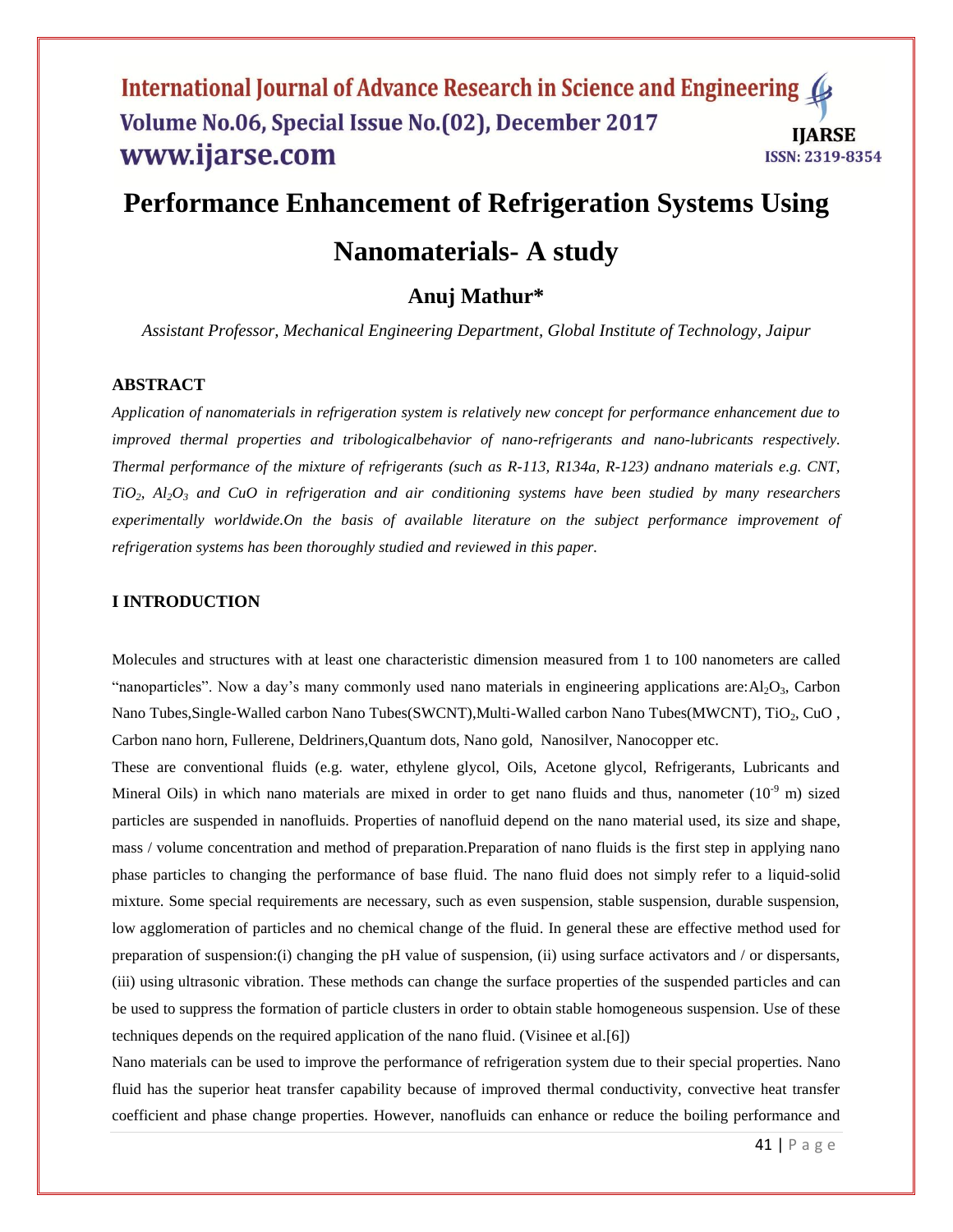degradation of systemperformance increased with increase in nmconcentration (Sergio et. al. (2010) [5]). Many researchers (Ki-Jung et. al., 2010 [1], Hao et. al.[3], Weiting et. al.[2]) have tried nanomaterials with different refrigerants in refrigeration and air conditioning systems.

## **II KEY FINDINGS ONNANO MATERIAL-REFRIGERANT MIXTURES**

Multiwalled CNT's were mixed with R123 and R134a and experiment were performed (Ki-Jung et. al., 2010)at 20 and 60 kW/m<sup>2</sup> heat fluxes at the evaporator of building chillers. It was found that CNT's help enhance nucleate boiling heat transfer greatly at low heat fluxes. Important observation was that there was no fouling on the evaporator surfaces and efficient energy removal capability associated with CNT's in the evaporators of large building chillers will help reduce the energy consumption of the devices used and in turn will result in lowering green house warming.

R113 refrigerant and CuOnano particles of 40 nm were mixed (Hao et. al., 2009) at 78.25 kPapressure.Study was carried out at mass flux varying from 100 to 200 kg  $m^2s^1$ , heat flux from 3.08 to 6.16 kW  $m^2$ , inlet vapor quality from evaporator 0.2 to 0.7 and mass fraction of nano particles from 0 to 0.5 wt %. The experimental results show that the heat transfer coefficient of refrigerant – based nano fluid is larger than that of pure refrigerant, and the maximum enhancement of heat transfer coefficient is 29.7%.

Mineral oil with  $TiO<sub>2</sub>$  nanoparticles mixtures were used as the lubricant instead of polyol-ester (POE) oil in the 1,1,1,2-tetrafluoroethane (HFC134a)(Sheng-shan et. al., 2008).The result indicate that the refrigerator performance was better than the HFC134a and POE oil system, with 26.1 % less energy consumption with 1% mass fraction of  $TiO<sub>2</sub>$  nanoparticles compared to the HFC134a and POE oil system.

Single wall carbon nanohorns (SWCNH) and  $TiO<sub>2</sub>$  were mixed with commercial POE oil together with R133a refrigerant at different temperatures (Sergio et. al., 2010). Results showed that the tribological behavior of the base lubricant can be either improved or worsen, depending on the property of nano lubricant (anti-wear or extremepressure behavior), by adding small amount of nanoparticles. On the other hand nanoparticles dispersion in the base oil did not affect significantly the solubility.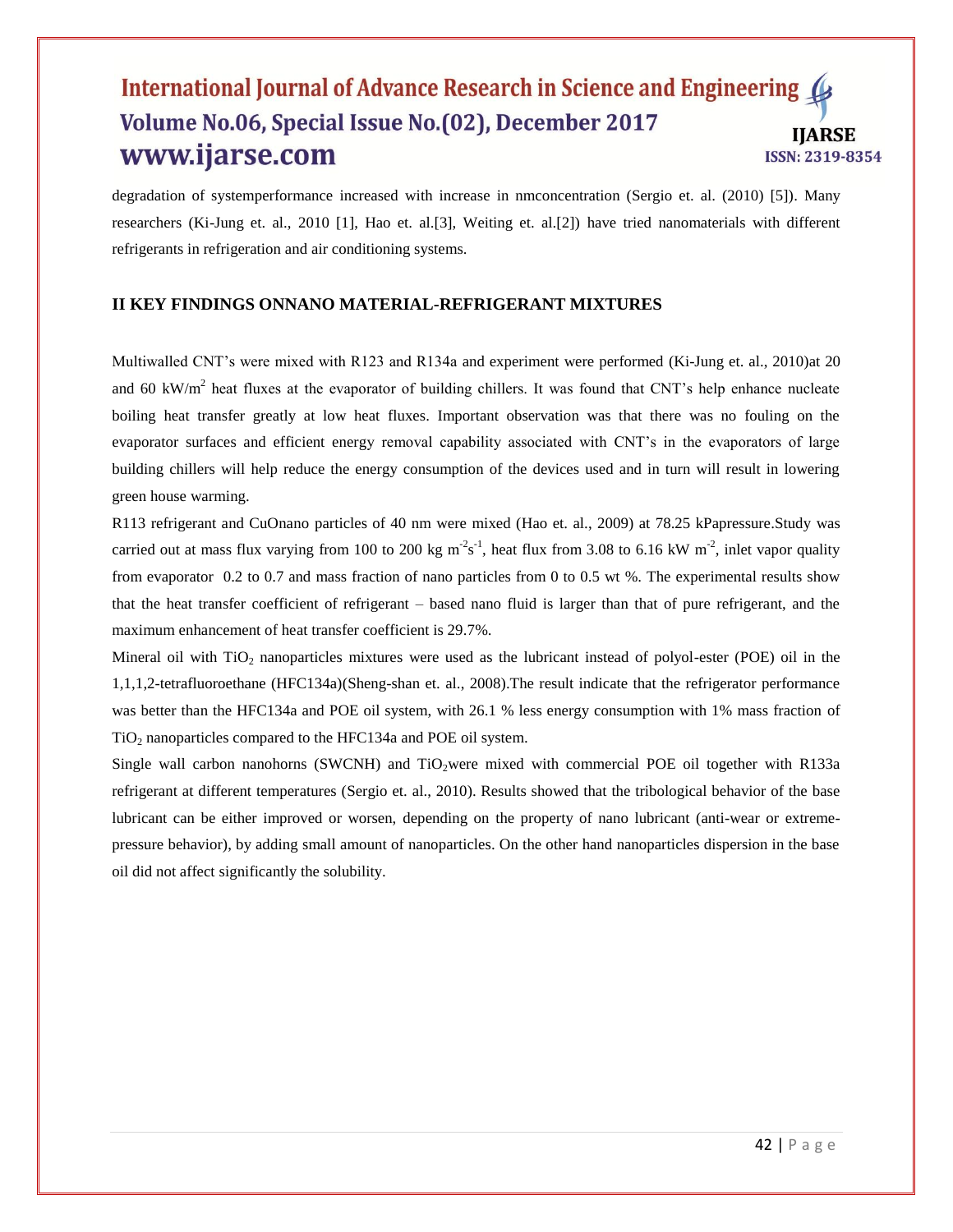| Refriger             |                                          |                                                                                                         |                                                                                            |                                 | <b>Findings</b>                |                                   |                                    |                                                  |  |
|----------------------|------------------------------------------|---------------------------------------------------------------------------------------------------------|--------------------------------------------------------------------------------------------|---------------------------------|--------------------------------|-----------------------------------|------------------------------------|--------------------------------------------------|--|
| S.<br>N <sub>0</sub> | ant/<br>Lubrica<br>nt                    | <b>Nano Material</b>                                                                                    | <b>Application</b>                                                                         | Heat<br>transfer<br>coefficient | <b>Thermal</b><br>conductivity | <b>Energy</b><br>consumption      | <b>Stability</b>                   | Reference                                        |  |
| $\mathbf{1}$         | $R-123$<br>R-134a                        | Nano<br>Tubes<br>Carbon<br>(CNT), 1.0 vol %, 20<br>nm dia and 1µm length                                | <b>Building</b><br>chiller                                                                 | Increased<br>upto 36.6%         | Increases                      | Reduced<br>substantially          | Stable                             | Ki-Jung<br>al.,<br>et.<br>2010 [1]               |  |
| $\overline{c}$       | $R-113$                                  | CuO, Upto 0.5 wt %, 40<br>nm,                                                                           | Refrigeration                                                                              | Increase<br>upto 29.7%          | Increases<br>by<br>3%          | Reduced<br>substantially          | Stable                             | Hao<br>et.<br>al.[3]Weit<br>ing<br>et.<br>al.[2] |  |
| 3                    | <b>HFC134</b><br>a<br><b>HFC134</b><br>a | $TiO2$ 0.1 mass %<br>$Al_2O_3O.1$ mass %                                                                | Domestic<br>Refrigerator<br>Domestic<br>Refrigerator                                       | Improve                         |                                | 26.1<br>$\frac{0}{0}$<br>decrease | Highly<br>Stable<br>(>50)<br>days) | Sheng-<br>shan<br>et.<br>al.[4]                  |  |
| 4                    | R-134a/<br><b>POE</b>                    | SWCNH, Up to 0.6043<br>mass fraction, 100 nm<br>dia.<br>$TiO2$ Up to 0.684 mass<br>fraction, 21 nm dia. | Refrigeration<br>air<br>and<br>conditioning<br>Refrigeration<br>and<br>air<br>conditioning |                                 |                                | Reduced<br>substantially          | Stable                             | Sergio et.<br>Al. [5]                            |  |
| $\mathfrak s$        | $R-113$                                  | No. 1 CNT, Upto 1.0<br>vol %, 15 nm dia. 1.5<br>um Length                                               | Refrigeration<br>systems                                                                   |                                 | Increase upto<br>82%           |                                   |                                    | Weiting<br>et. al.[2]                            |  |
|                      | $R-113$                                  | No. 2 CNT, Upto 1.0<br>vol %, 15 nm dia. 10<br>um Length                                                | Refrigeration<br>systems                                                                   |                                 | Increase upto<br>104%          |                                   |                                    |                                                  |  |
|                      | $R-113$                                  | No. 3 CNT, Upto 1.0<br>vol %, 80 nm dia. 1.5<br>um Length                                               | Refrigeration<br>systems                                                                   |                                 | Increase upto<br>43%           |                                   |                                    |                                                  |  |
|                      | $R-113$                                  | No. 4 CNT, Upto 1.0<br>vol %, 80 nm dia. 10<br>um Length                                                | Refrigeration<br>systems                                                                   |                                 | Increase upto<br>50%           |                                   |                                    |                                                  |  |

**Table 1 Important finding of different refrigerant-nano material mixtures for refrigeration systems**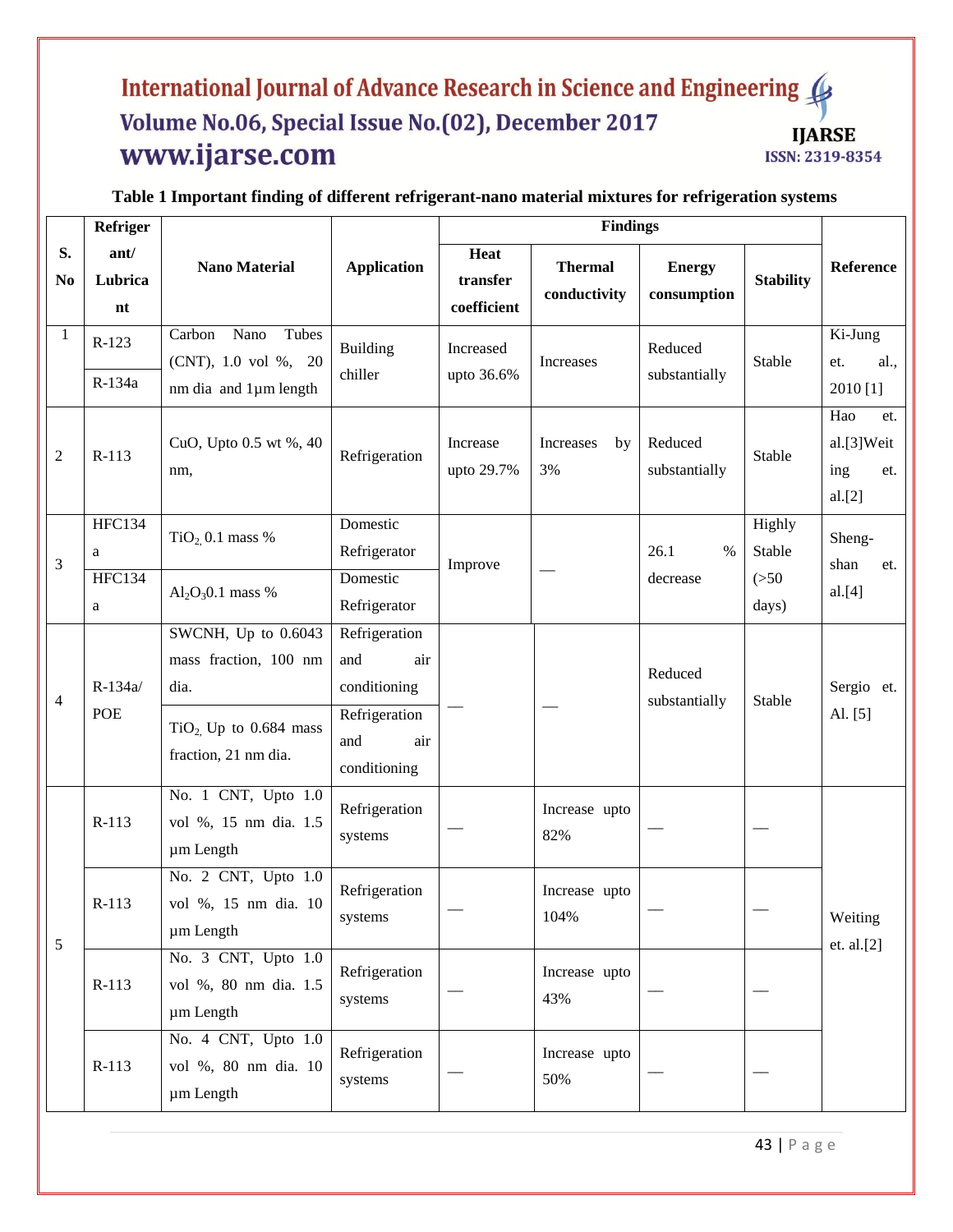## **III RESULT AND DISCUSSION**

### **3.1 Heat transfer coefficient**

Table 2 lists the heat transfer enhancement with nano material. Test results show that the nucleate boiling of refrigerates were increased with addition of nano materials.

**S. No Refrige rent Nanoma terial Concentr ation Heatflux**  $(kW/m<sup>2</sup>)$ **Evaporatio n Pressure (kPa) Heat Transfer coefficient (kW/m<sup>2</sup> k) Enhance ment(%) Refer ence** without NM with NM **1** R123 CNT 1.0 vol % 20.0 44.50 1136 1461 28.6 [1] **2** R123 CNT 1.0 vol % 60.0 44.50 2747 3493 27.1 [1] **3** R134a CNT 1.0 vol % 20.0 374.6 3184 4349 36..6 [1] **4** R134a CNT 1.0 vol % 60.0 374.6 7421 8888 19.8 [1] **5** R113 CuO 0.1 wt % 3.08 78.25 933 1130 21.11 [3] **6** R113 CuO 0.1 wt % 4.62 78.25 1640 1655 0.90 [3] **7** R113 CuO 0.1 wt % 6.16 78.25 1756 1890 7.63 [3] **8** R113 CuO 0.2 wt % 3.08 78.25 933 1144 22.61 [3] **9** R113 CuO 0.2 wt % 4.62 78.25 1640 1666 1.58 [3] **10** R113 CuO 0.2 wt % 6.16 78.25 1756 2257 28.53 [3] **11** R113 CuO 0.3 wt % 3.08 78.25 933 1248 33.76 [3] **12** R113 CuO 0.3 wt % 4.62 78.25 1640 1723 5.06 [3] **13** R113 CuO 0.3 wt % 6.16 78.25 1756 1965 11.90 [3]

**Table 2**Enhancement in heat transfer coefficients with the use of nanomaterials

Experimental data of the local heat transfer coefficient of CuO/R113 nanofluid versus the vapor quality at three mass fluxes of 100, 150, and 200 kgm 2 s 1 are shown in Fig. 5 (a)–(c). It canbeseen that the heat transfer coefficient of CuO/R113 nanofluidis higher than that of pure R113 refrigerant. The presence ofnanoparticles enhances the heat transfer of refrigerant-basednanofluid flow boiling inside tube. From Fig. 5 (a)–(c), it canalso be seen that the heat transfer coefficient increases withthe increase of vapor quality of CuO/R113 nanofluidcontaininggiven mass fractions of nanoparticles (Hao et. al.[3])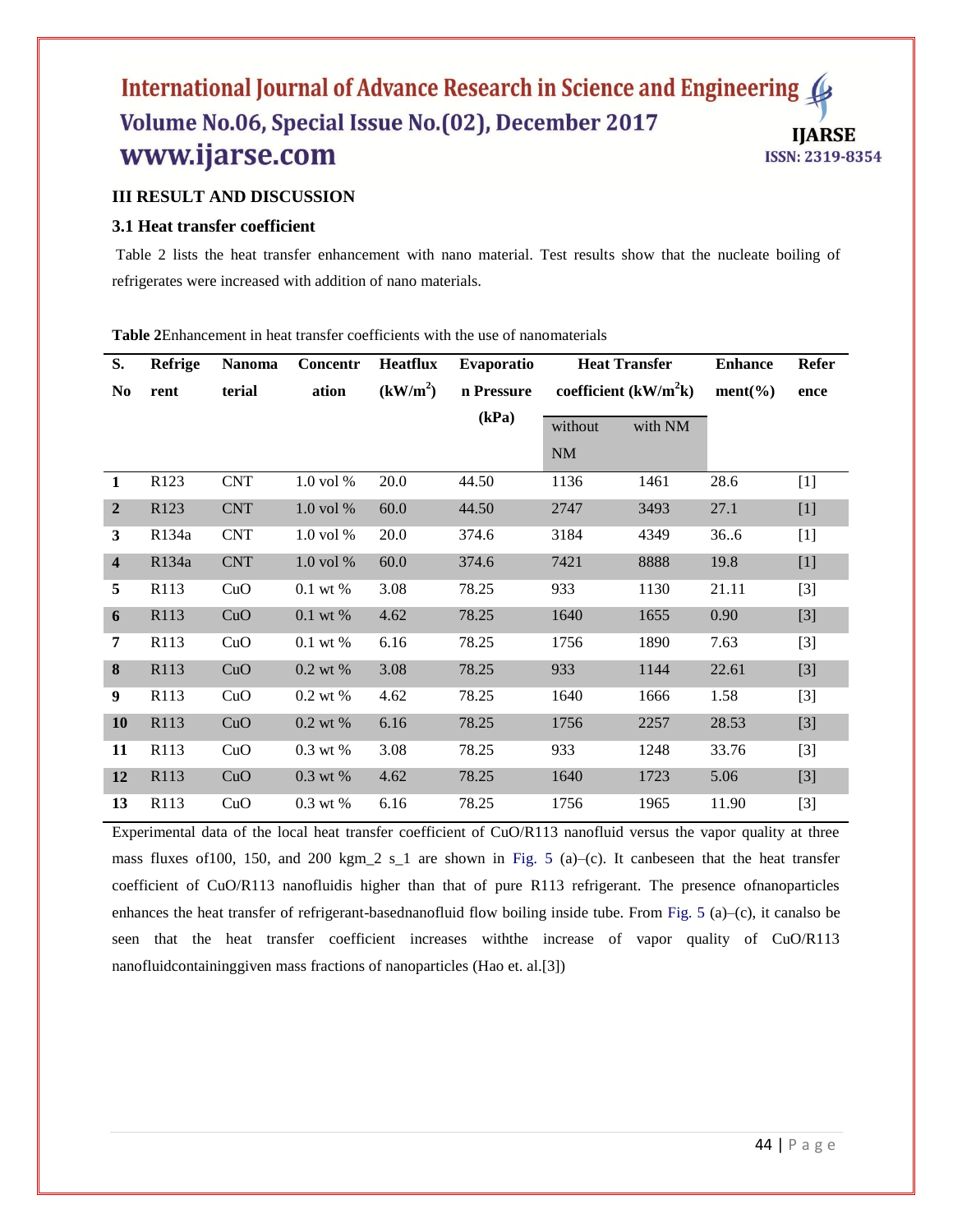

Figure 1. Heat transfer coefficient of CuO\R113 nanofluid versus local vapor quality at different **mass fluxes:** (a)G=100kgm<sup>-2</sup>s<sup>-1</sup>;(b)G=150kgm<sup>-2</sup>s<sup>-1</sup>;(c)G=200kgm<sup>-2</sup>s<sup>-1</sup>

#### **3.2 Thermal conductivity**

Thermal conductivity characteristics of refrigerants improve by nano materials. Improvement in thermal conductivity can be measured by the ratio of thermal conductivities of nano refrigerants and pure refrigerates  $(k<sub>n</sub>/k<sub>f</sub>)$ [2]. Table 3 lists value of  $k<sub>nf</sub>/k<sub>f</sub>$  for different refrigerants and different nanomaterials.

**Table 3**Thermal conductivity for different composition of nanorefrigerant (Weiting et. al.[2])

| S.No.          | Base fluid       | Nano materials | Concentration (vol %) | $K_{\rm nf}/k_{\rm f}$ |
|----------------|------------------|----------------|-----------------------|------------------------|
|                | R113             | No.1 CNT       | 0.2                   | 1.35                   |
|                | R113             | No.1 CNT       | 0.4                   | 1.41                   |
| $\mathbf{1}$   | R113             | No.1 CNT       | 0.6                   | 1.52                   |
|                | R <sub>113</sub> | No.1 CNT       | $0.8\,$               | 1.54                   |
|                | R113             | No.1 CNT       | 1.0                   | 1.82                   |
|                | R113             | No.2 CNT       | 0.2                   | 1.16                   |
|                | R113             | No.2 CNT       | 0.4                   | 1.58                   |
| $\overline{2}$ | R113             | No.2 CNT       | 0.6                   | 1.67                   |
|                | R113             | No.2 CNT       | 0.8                   | 1.88                   |
|                | R113             | No.2 CNT       | 1.0                   | 2.04                   |
|                | R113             | No.3 CNT       | 0.2                   | 1.06                   |
| $\overline{4}$ | R113             | No.3 CNT       | 0.4                   | 1.12                   |
|                | R113             | No.3 CNT       | 0.6                   | 1.20                   |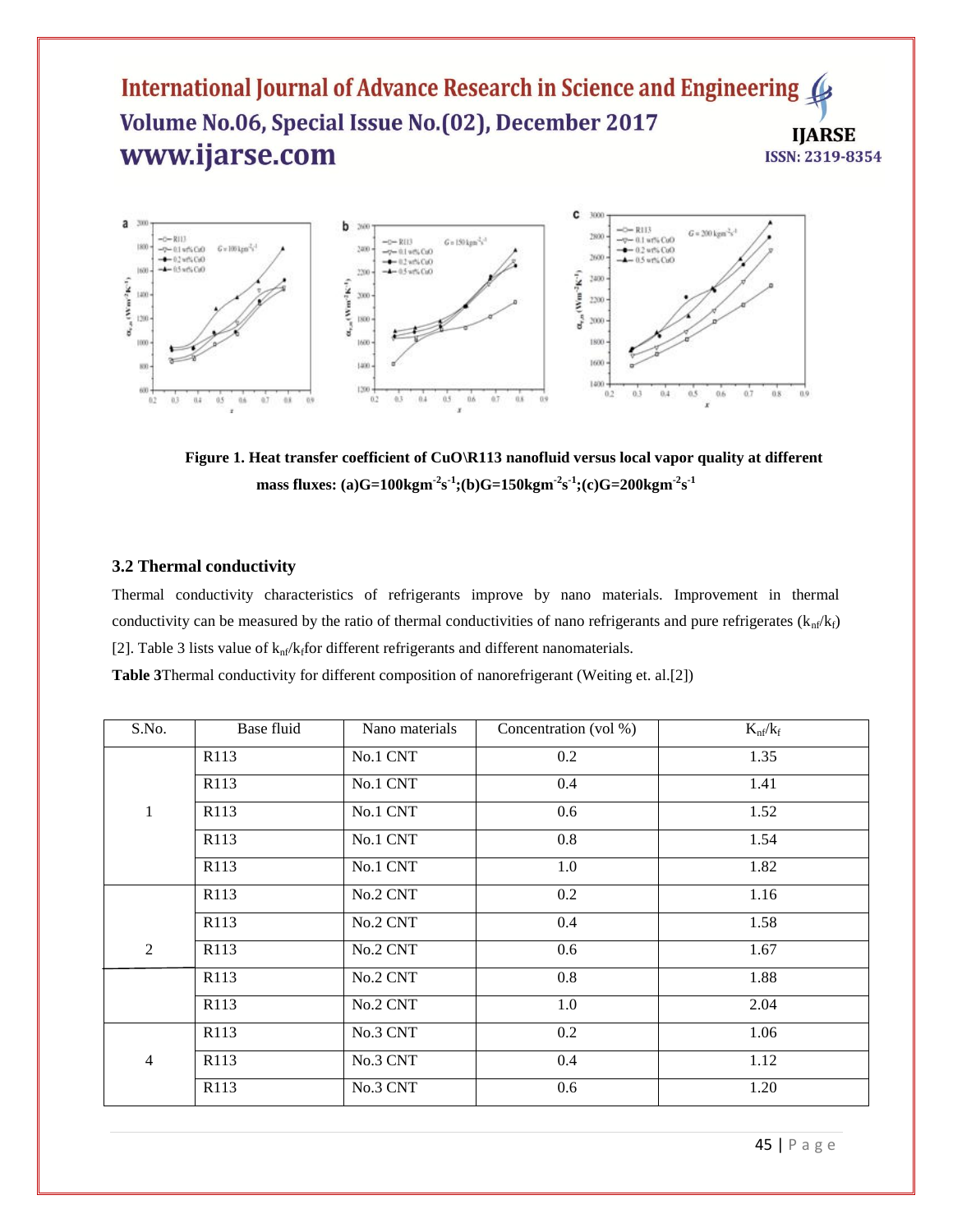|                | R113             | No.3 CNT | 0.8 | 1.41 |
|----------------|------------------|----------|-----|------|
|                | R113             | No.3 CNT | 1.0 | 1.43 |
| 5 <sup>5</sup> | Water            | No.1 CNT | 0.2 | 1.10 |
| 6              | Water            | No.2 CNT | 0.2 | 1.13 |
| $\tau$         | Water            | No.3 CNT | 0.2 | 1.08 |
| 8              | Water            | No.4 CNT | 0.2 | 1.05 |
| 9              | R113             | Cu       | 0.2 | 1.05 |
| 10             | R <sub>113</sub> | Al       | 0.2 | 1.03 |
| 11             | R113             | Ni       | 0.2 | 1.04 |
| 12             | R <sub>113</sub> | CuO      | 0.2 | 1.03 |
| 13             | R113             | Al2O3    | 0.2 | 1.04 |

## **3.3 Energy Consumption**

Table 4 lists the energy consumption of the refrigeration system with nano materials was lower than that of the refrigerant without nano materials. The energy consumption of 0.796 kWh/day was least at a nanoparticle mass fraction of 0.1%, which is 26.1% less than the POE oil system.

**Table 4** Energy consumption and oil return ratiofor different nano refrigerants

| <b>Mass fraction %</b>  | POE  | $0.06$ TiO <sub>2</sub> | $0.1$ TiO <sub>2</sub> | TiO <sub>2</sub> (50 MO)<br>0.1<br>days later) |       |
|-------------------------|------|-------------------------|------------------------|------------------------------------------------|-------|
| <b>Energy</b>           |      |                         |                        |                                                |       |
| <b>Consumption</b>      | 1.07 | 0.849                   | 0.796                  | 0.849                                          | 0.796 |
| (kWh/day)               |      |                         |                        |                                                |       |
| <b>Energy savings %</b> |      | 21.2                    | 26.1                   | 25.7                                           | 16.67 |
| Oil return ratio %      |      | 92                      | -                      | $\overline{\phantom{a}}$                       | 84    |

## **IV CONCLUSION**

Application of nanomaterials in refrigeration system is relatively new concept for performance enhancement due to improved thermal and tribological properties of nano-refrigerants and nano-lubricants. Available literature on the application of nanomaterial in refrigeration and air conditioning systems has been thoroughly studied and compiled in this paper. The main findings are as follows: